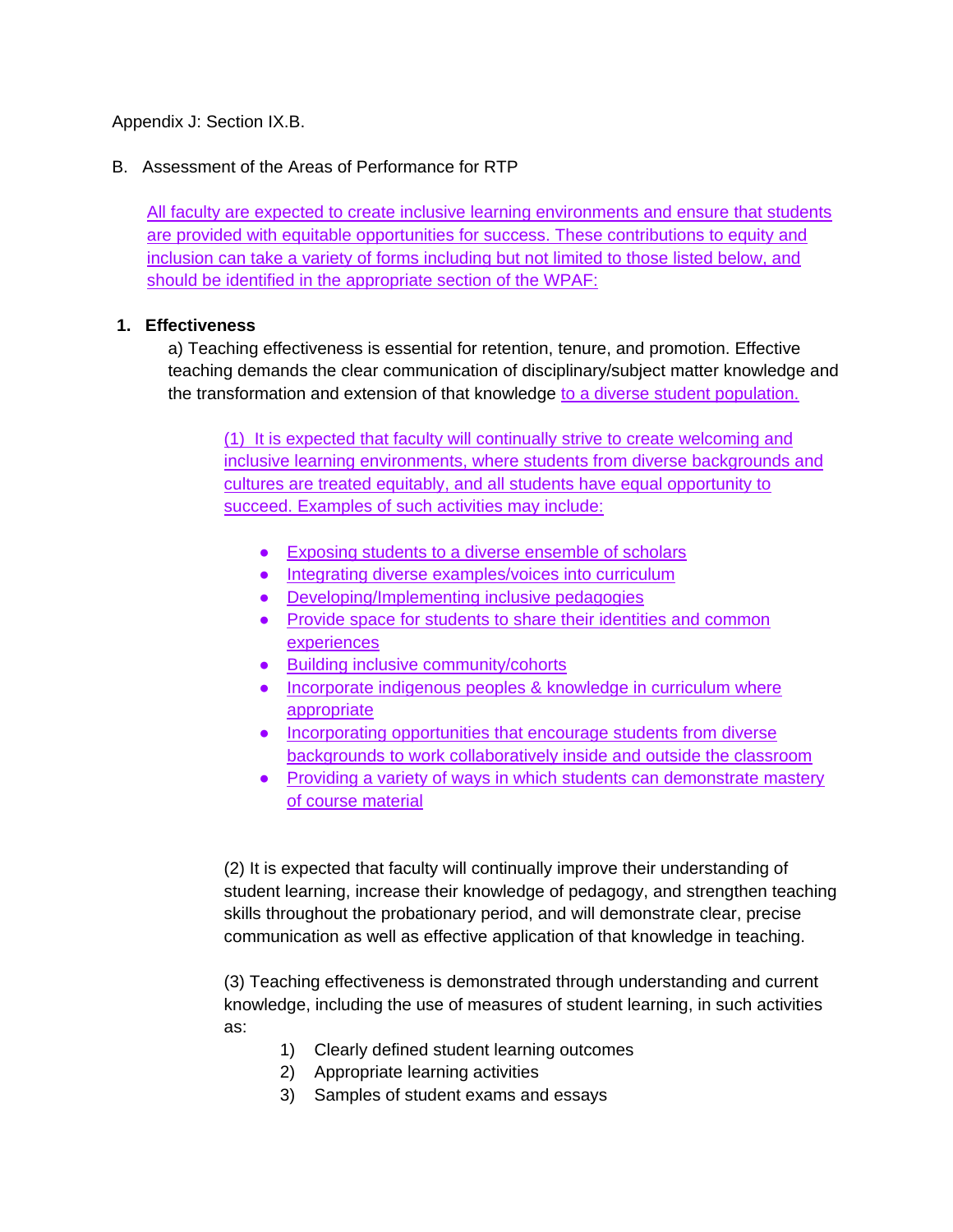4) Designed course materials.

(4) Faculty are expected to participate in professional development activities that enhance teaching effectiveness for the purpose of:

1) Acquiring theoretical and empirical research-based knowledge about effective learning and teaching;

2) Reflecting upon and practicing such knowledge in the educational setting;

3) Demonstrating how the use of various pedagogies have informed and enhanced teaching effectiveness; and

4) Reflecting on and understanding how positionality impacts the learning environment and teaching/learning experience.

5) Understanding *and* working toward equity-minded teaching practices.

(5) Teaching effectiveness is assessed primarily through collegial evaluation of classroom teaching and summary analysis of student evaluations by peers. Evaluations of teaching effectiveness shall be based primarily on written statements from colleagues within the candidate's academic discipline(s). The statements should be supported by direct observation of the candidate's performance. Such observation can take place in a variety of ways, such as classroom visitations, team teaching, guest lecturing, etc. Multiple observations, conducted over a period of time, are preferable to a single observation conducted solely for personnel purposes.

(6) Other academic contributions to teaching effectiveness to be evaluated by colleagues include but are not limited to: course syllabi, learning outcomes, exams, and other learning activities.

(7) Constructive and professional relationships with students are important for a strong academic program, therefore, it is expected that faculty demonstrate sound academic advising, effective counseling of students on course-related matters, the ability to work with a diverse student population, ensure equitable learning opportunities and activities and availability of the faculty member on a regular basis to assist the academic needs of students.

(8) Assessment by the candidate's colleagues shall be substantiated by other evidence such as written comments by colleagues not in the candidate's area of service, student evaluations, degree of achievement of and supporting statements from former students.

(9) Written student evaluation of teaching in all courses (unless exempted) is required of all faculty by trustee policy and the CBA, but candidates for RTP may be evaluated in all courses taught during the year preceding their application for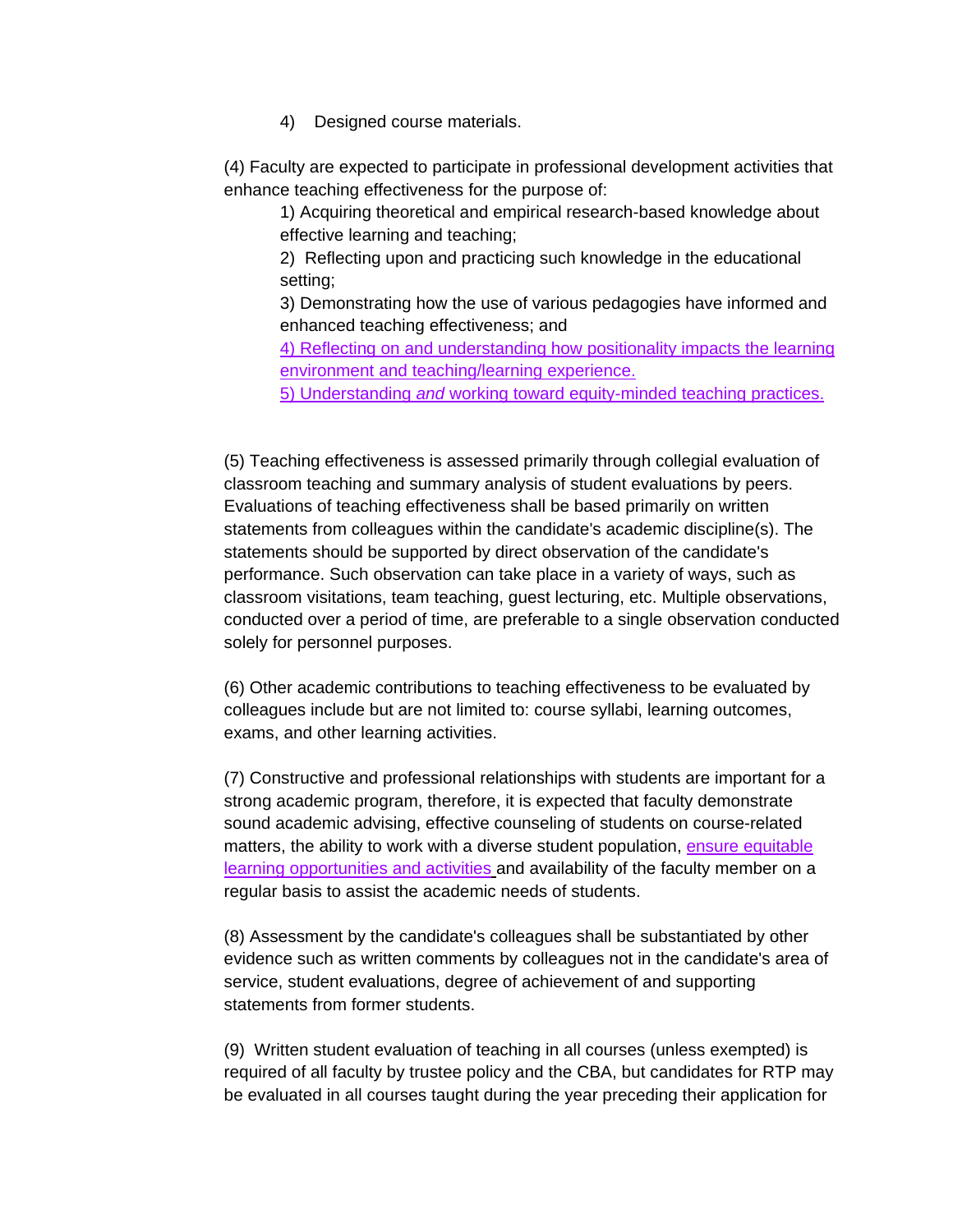RTP. Additional written or oral evaluations may be taken, and identified by name, and submitted as part of the candidate's file. Student evaluations will be used as one element in assessing the quality of instruction, but not as the sole indicator of such quality.

b) Effectiveness in Librarianship – is essential for retention, tenure, and promotion. Effective librarianship demands the clear communication of disciplinary/subject matter knowledge and the transformation and extension of that knowledge to a diverse student population.

(1) Library faculty who teach will strive to teach culturally grounded information literacy.

(2) It is expected that faculty will continually improve their understanding of student learning, increase their knowledge of pedagogy, and strengthen librarianship skills throughout the probationary period, and will demonstrate clear, precise communication as well as effective application of that knowledge in their work with students.

(3) It is expected that librarian faculty will continually strive to create welcoming and inclusive learning environments, where students from diverse backgrounds and cultures are treated equitably, and all students have equal opportunity to succeed.

(3) The primary emphasis of this area is on the quality of librarianship. Evaluations of effectiveness in librarianship shall be based primarily on written statements from faculty members within the candidate's area of service. The statements should be supported by direct observation of the candidate's performance. Such observation can take place in a variety of ways such as classroom visitations, team teaching, mutual service on department and library committees, etc. The library shall organize and promote a system of peer evaluation which will aid in developing the written statements of the candidate's colleagues.

(4) Specific performance criteria for effectiveness in librarianship shall be developed as part of the Library Faculty Personnel Policies and Procedures and included in a candidate's WPAF.

(5) Assessment by the candidate's colleagues shall be substantiated by other evidence such as written comments by colleagues not in the candidate's area of service and student evaluations.

c) Counseling Effectiveness – is essential for retention, tenure, and promotion. Effective counseling demands the clear communication of disciplinary/subject matter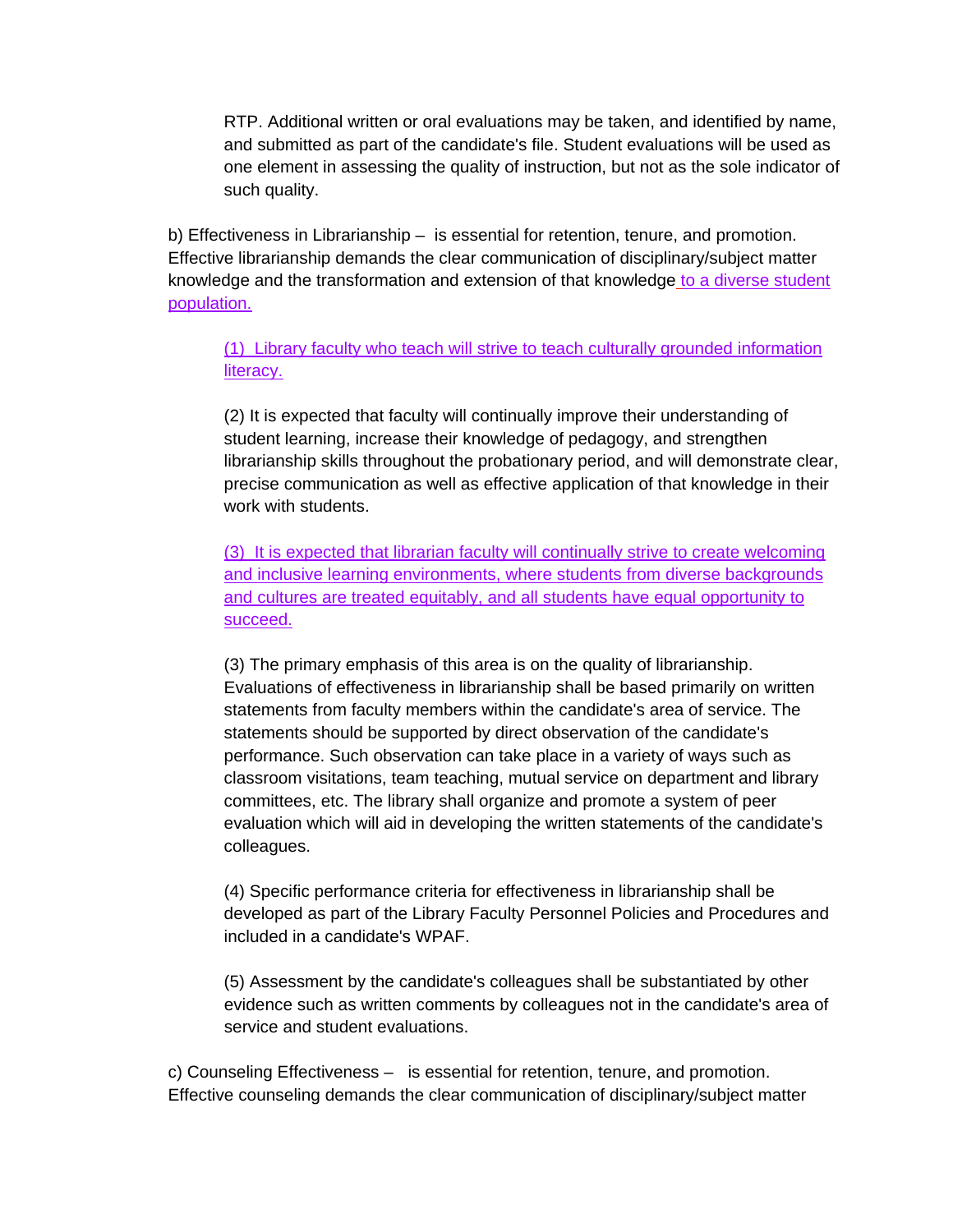knowledge and the transformation and extension of that knowledge to a diverse student population.

(1) It is expected that faculty will continually improve their understanding of counseling practices and strengthen counseling skills throughout the probationary period, and will demonstrate clear, precise communication as well as effective application of that knowledge in their work with students of diverse backgrounds and experiences.

(2) It is expected that counseling faculty will continually strive to create welcoming and inclusive environments, where students from diverse backgrounds and cultures are treated equitably, and all students have access to the support they need.

(3) The primary emphasis of this area is on the quality of counseling. Evaluations of counseling effectiveness shall be based primarily on written statements from faculty members within the candidate's areas of service. The statements should be supported by direct observation of the candidate's performance. Such observation can take place in a variety of ways, such as videotapes of counseling, co-therapy, etc. Multiple observations, conducted over a period of time, are preferable to a single observation conducted solely for personnel purposes. The department shall organize and promote a system of peer evaluation which will aid in developing the written statements of the candidate's colleagues.

(4) Specific performance criteria for effectiveness in counseling shall be developed as part of the Counseling Faculty Personnel Policies and Procedures and included in a candidate's WPAF.

(5) Assessment by the candidate's colleagues shall be substantiated by other evidence such as written comments by colleagues not in the candidate's area of service, student evaluations, degree of improvement or achievement, and supporting statements form former students.

(6) Written student evaluations of both individual and group counseling are required. Such evaluations may include both quantitative and qualitative components and should be garnered from a significant proportion of students participating in counseling with the candidate. Student evaluations and letters will be used as one element in assessing the quality of counseling, but not as the sole indicator of such quality.

## **2. Scholarly/Creative Activities**

Faculty are expected to engage in an ongoing program of scholarly/creative activities and be guided by their department/unit criteria and standards. Faculty *may* make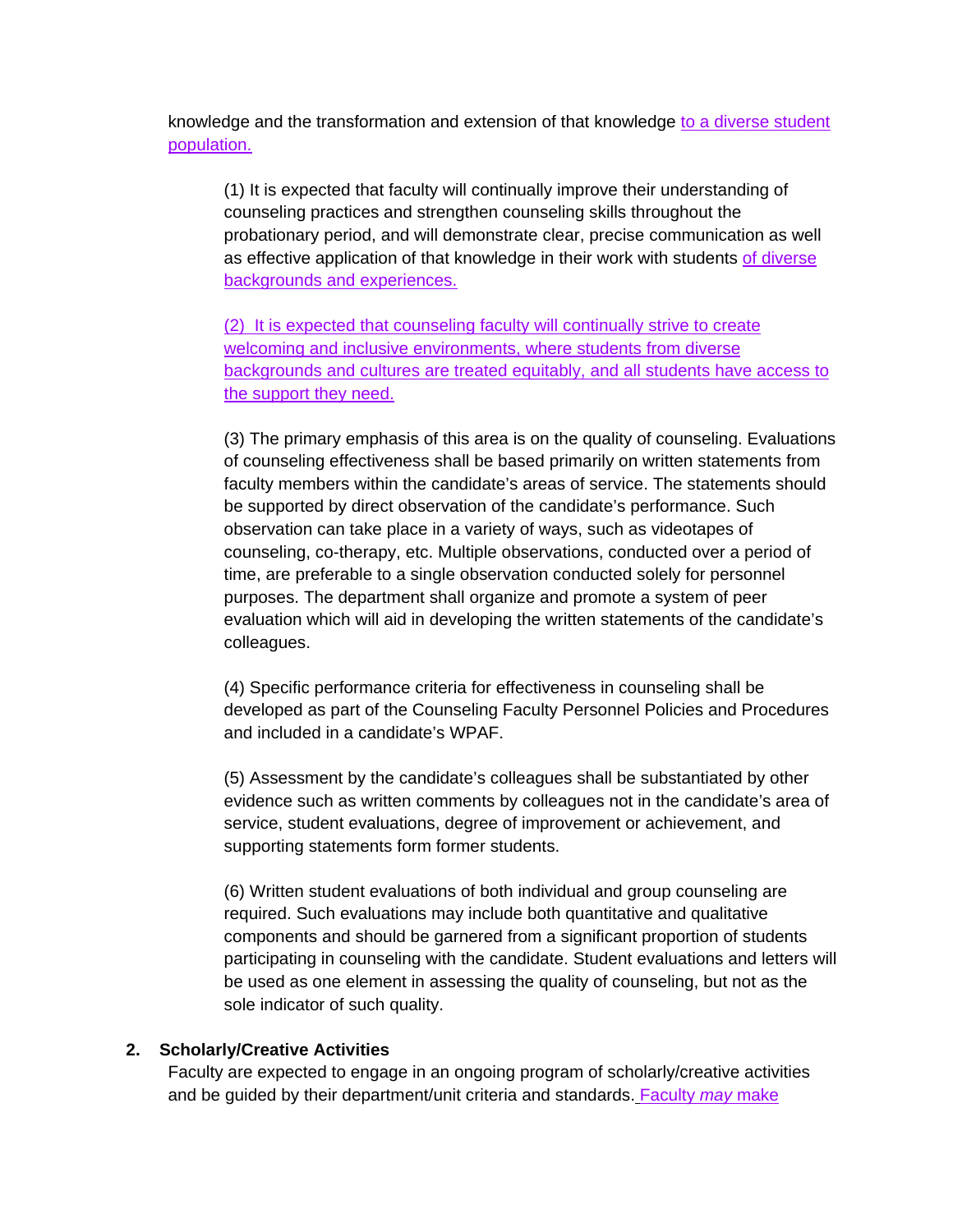contributions toward equity and inclusion in their scholarly/creative activities. Examples of such activity *could* take the form of Scholarly/Creative Activities that:

- Utilize community-based methods
- Recognize diverse ways of knowing
- Use critical theories and methodologies
- Emphasize research *with* rather than *on* minoritized communities
- Give presentations to marginalized communities
- Provide opportunities for minoritized students, e.g. research, internship or student assistant opportunities.

Scholarly/creative activities may be defined using the five interrelated dimensions of scholarship proposed by Ernest Boyer in Scholarship Reconsidered: Discovery, Integration, Application, Teaching, and Engagement. Scholarly/creative activity shall be characterized by clear goals, adequate preparation, appropriate methods, significant results, effective presentation, and reflective critique. (See Figure 2) Collegial/peer review appropriate to the discipline is required and shall be defined in the department/unit RTP criteria and standards

There is no expectation that faculty would have contributions in each of the five dimensions of scholarship. Faculty members should engage in scholarly/creative activities appropriate to their discipline and described in their PDP.

a) The scholarship of discovery refers to the pursuit of inquiry and investigation in search of new knowledge. It is documented through critically evaluated and professionally recognized activities such as but not limited to:

- 1) Journal articles
- 2) Monographs
- 3) Proceedings
- 4) Poems
- 5) Stories
- 6) Artistic creations
- 7) Awarded grants and evidence of subsequent work
- 8) Public performances
- 9) Published books
- 10) Professional presentations.

b) The scholarship of integration consists of making connections across disciplines and/or advancing knowledge through synthesis as demonstrated by activities such as but not limited to:

- 1) Writing textbooks
- 2) Developing educational media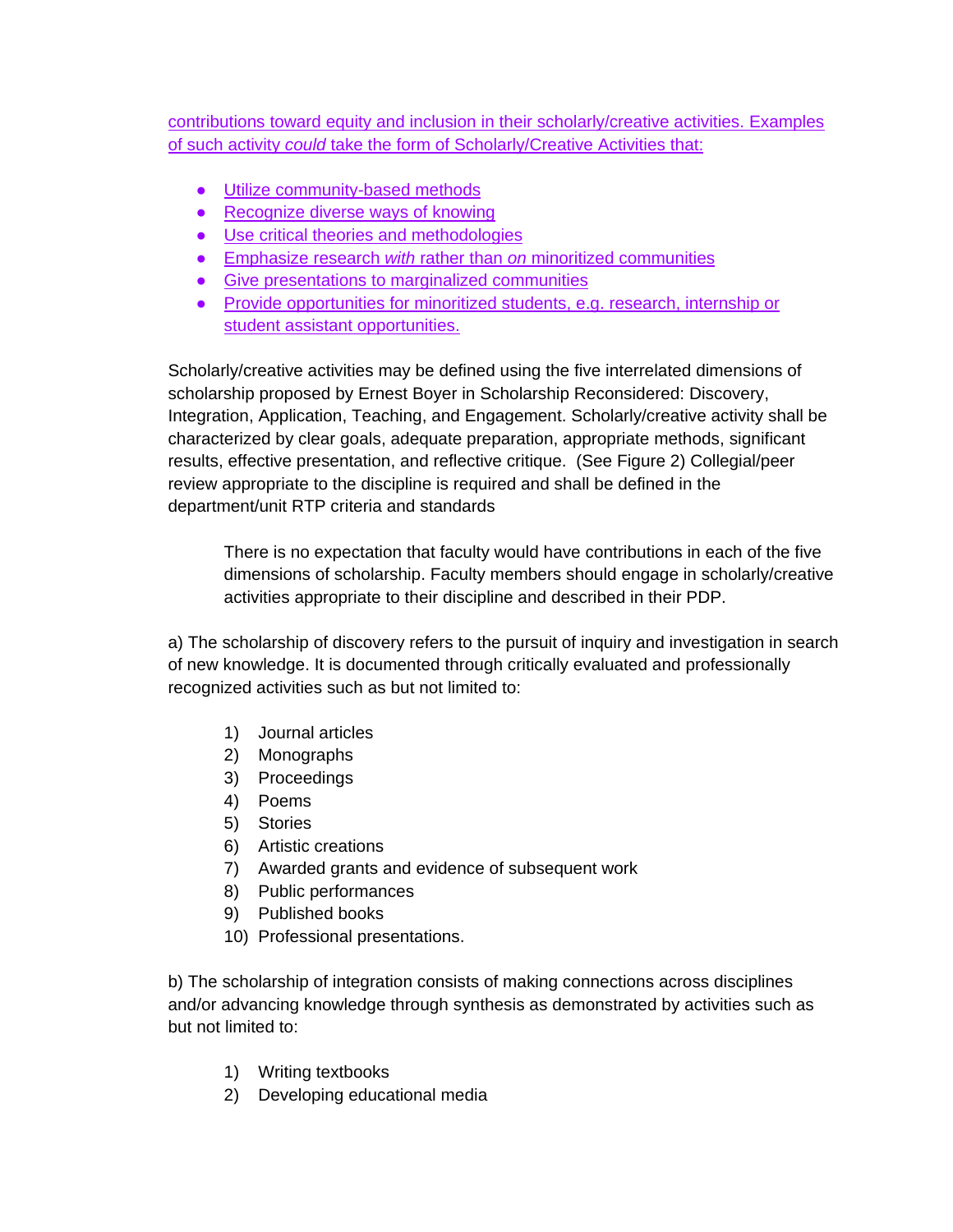- 3) Writing for non-specialists
- 4) Sponsoring colloquia and forums
- 5) Shaping a core curriculum
- 6) Preparing computer software
- 7) Integration of professional experiences in classrooms
- 8) Critical review articles
- 9) Editing books.

c) The scholarship of application asks how knowledge can be applied to the social issues of the times in a dynamic process that generates and tests new theory and knowledge. It is documented by using knowledge to address demanding, substantive human problems. It is demonstrated in activities such as but not limited to:

1) Conducting applied research and evaluation

2) Consultation with and/or providing technical assistance for community/organizations

- 3) Developing new products, practices, clinical procedures, new artistic works,
- 4) Performing clinical service
- 5) Promoting experiential learning and professional development.

d) The scholarship of teaching includes not only transmitting knowledge, but also transforming and extending it through activities such as but not limited to:

- 1) Designing new courses
- 2) Writing textbooks
- 3) Published research in teaching and learning
- 4) Creation of course software
- 5) Creation of technology-mediated instruction
- 6) Shaping a core curriculum
- 7) Developing innovative and/or inclusive pedagogy.

e) The scholarship of community engagement connects any of the above dimensions of scholarship to the understanding and solving of pressing societal, environmental, civic, and ethical problems. Community-engaged scholarship involves the faculty member in a mutually beneficial partnership with the community. It can be trans-disciplinary and often integrates some combination of multiple forms of scholarship. For example, service learning can integrate the scholarship of teaching, application, and engagement while community-based participatory research can integrate the scholarship of discovery integration, application and engagement.

f) A list of activities evaluated by the candidate's colleagues is preferable to a list alone. Departments are encouraged to develop additional discipline oriented criteria within the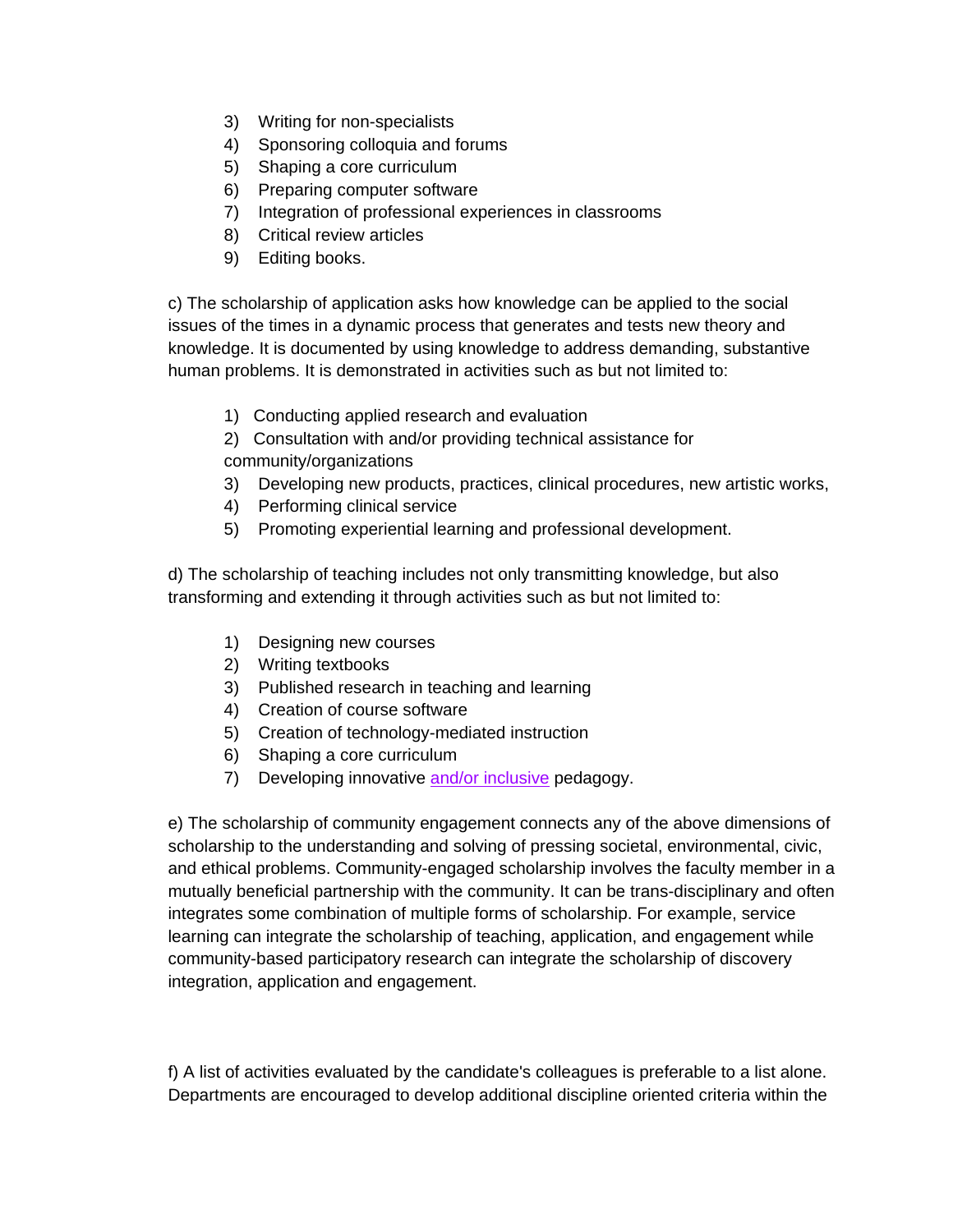framework of this definition. Scholarly and creative activities in progress shall weigh less heavily than work completed.

## **3. Service**

All faculty shall offer reasonable contributions to the university, the profession and/or the community as defined by department/unit RTP criteria and standards. In the area of participation in professional organizations, documented evidence of participation and leadership roles shall be considered more significant than mere membership. It is expected that the faculty member will demonstrate service through activities such as but not limited to:

- a) Service to the university, profession and community
- b) Participation on department/school, college and university committees, including shared governance activities
- c) Working collaboratively and productively with colleagues
- d) Mentoring colleagues
- e) Non-Academic and/or academic mentoring of minoritized students
- f) Participation in traditional academic functions such as convocation and commencement; student outreach activities, etc.
- g) Participation in group projects directed toward accomplishing department/school, college and university goals such as outcomes assessment development and implementation, strategic planning, accreditation activities, etc.
- h) Contributions to the community-at-large such as organizational leadership and presentations, as well as other relevant participation in groups serving the public interest. Community service contributions which relate directly to one's discipline or position will be given greater weight. Those activities that bring recognition to the university and aid faculty in their professional growth are of particular importance.
- i) Giving presentations at the Campus & Community Dialogue on Race (CDOR)
- j) Serving as the equity advocate on search committees
- k) Serving on committees and programs to close opportunity and equity gaps
- l) Leadership in professional organizations whose goal is to increase the representation of minoritized students or faculty in their discipline/profession
- m) Serve on working groups in order to improve community engagement (e.g. Equity Arcata, etc.)

The above list of university and community service activity examples is derived from faculty professional responsibilities described in "Article 20—Workload" of the Collective Bargaining Agreement.

4. Candidates' contributions to their departments or programs other than teaching/ librarianship/ counseling, their participation in department programs, advising, college and university committees, and their extra departmental work in the university at large will be considered as to extent and quality. Activities which can be identified in a